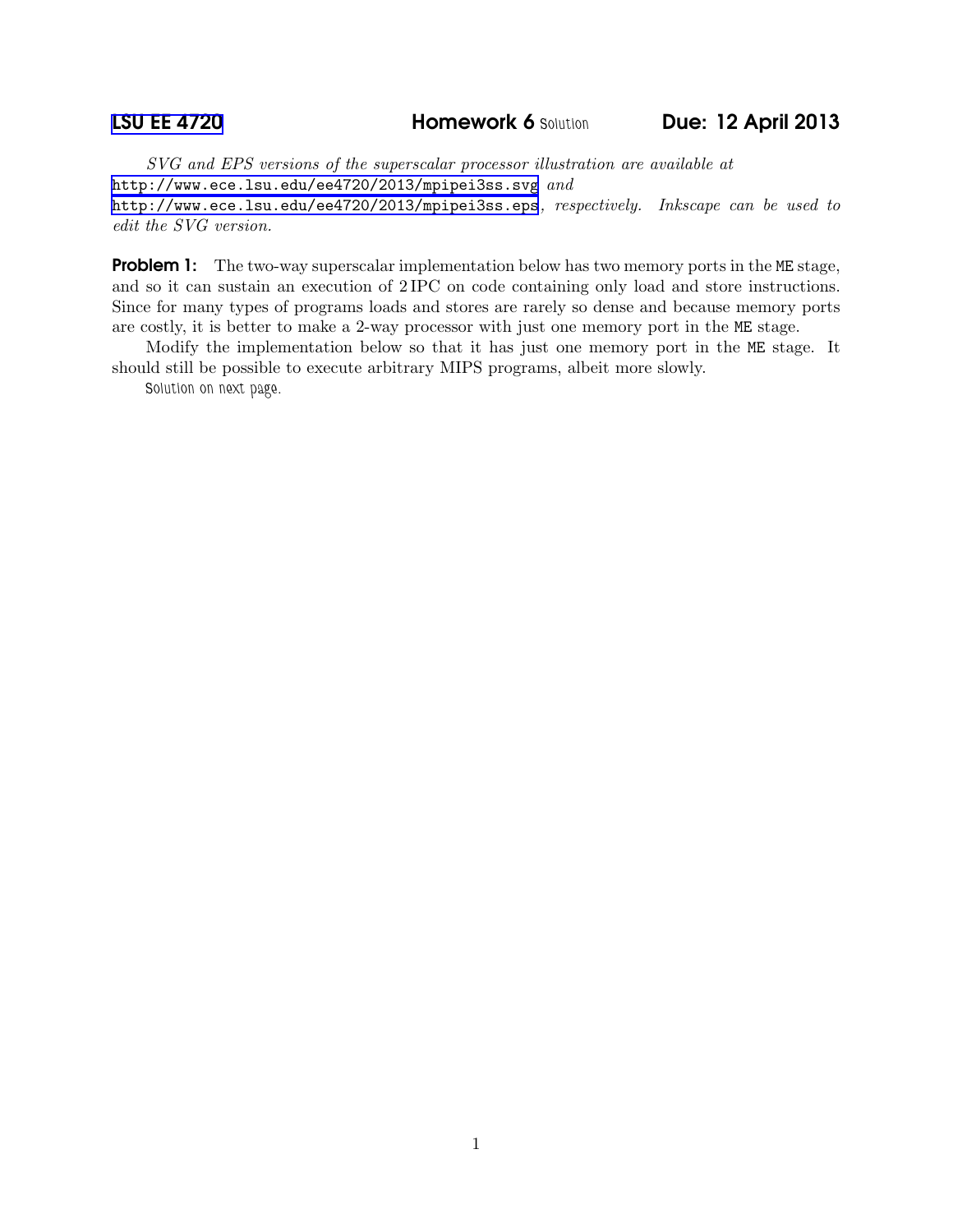

Solution appears below, original design above. One of the memory ports was removed, and multiplexors were used to provide paths from either slot to the Addr and D In inputs to the memory ports, these are shown in blue. These are placed in the EX stage (rather than ME) under the assumption that the memory port takes the most time and so anything added between its connections and the pipeline latches would lower the clock frequency. Also note that the output of the memory port connects to the multiplexor for each slot.